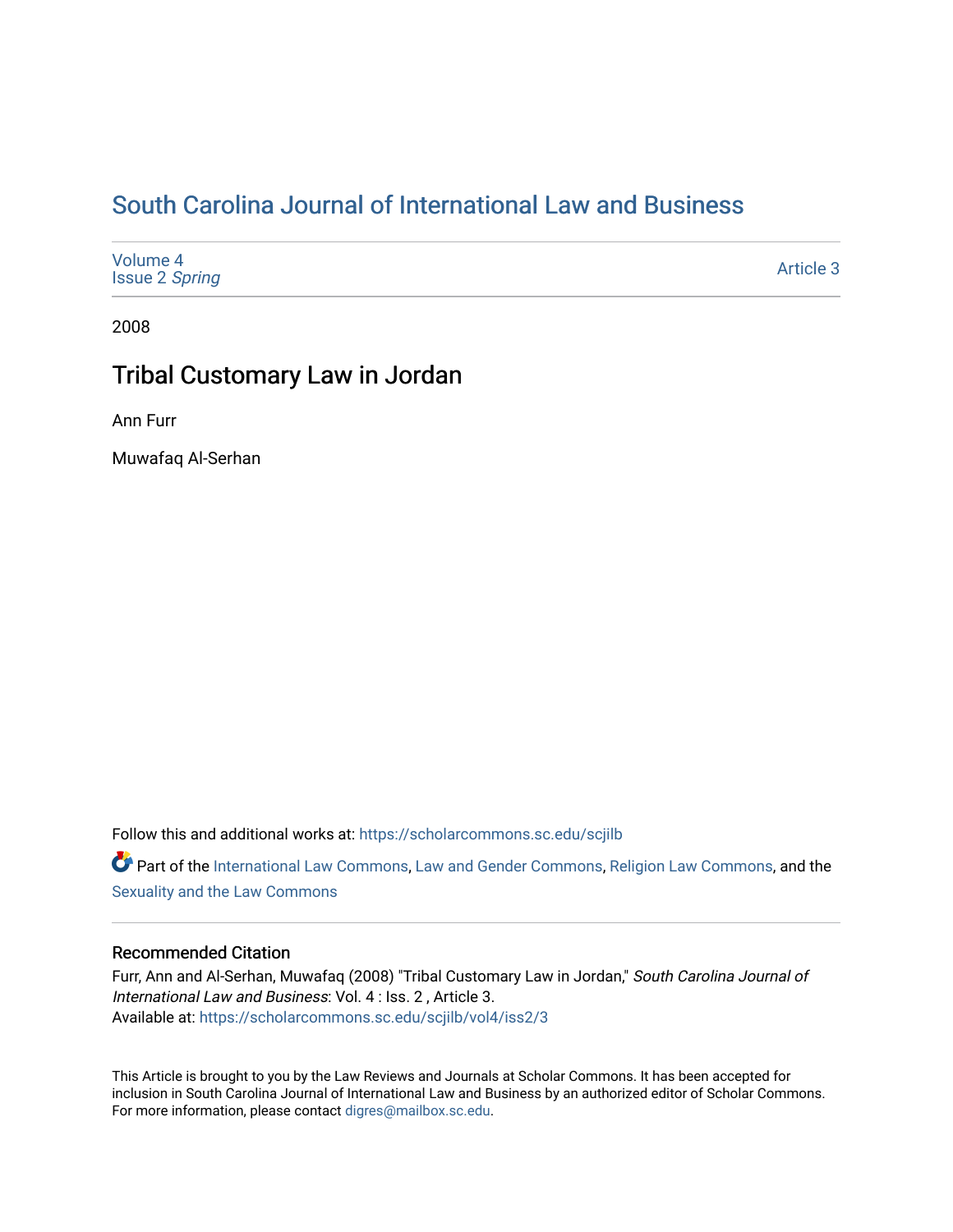## **TRIBAL CUSTOMARY LAW IN JORDAN**

*Muwafaq Al-Serhan and Ann L. Furr\**

#### **I. INTRODUCTION**

This paper focuses on the customary law of the Bedouin tribes in Jordan. It discusses and illustrates the regulations and procedures relied on to maintain social harmony and equilibrium among Bedouin people.

Consisting of four parts, part one will provide a context by giving a short history of the Bedouin people and the region where they live. Part two will discuss the relationship between the tribal justice system and the formal legal system of Jordan. Part three is a narrative description of how the Bedouin resolve conflict. Part four discusses the challenges facing Bedouin in the future.

One of the authors, Muwafaq Al-Serhan is a Bedouin from the Al-Serhan tribe and the Al-Hubab clan. Mr. Al-Serhan was born in a tent and lived in a tent until he was about ten years old. For fifteen years he was a shepherd. He is the oldest of fourteen children and the first member of his immediate family to attend school. Much of the information in this paper comes from his direct experience and reflects his personal experience in his tribe and clan.

Bedouin customary law has many faces and dimensions. The two primary concerns of Bedouin law are incidents of bloodshed and issues regarding women. Bedouin customary law systems reflect the established beliefs and rules which predate the establishment of Islam. Understanding the Bedouin customary law is particularly important because customary laws govern most issues among the Bedouin people in tandem with the state justice system.

<sup>\*</sup> Ann Furr is an attorney, former municipal judge, adjunct law professor, mediator, and arbitrator. She also worked for the Peace Corps in Jordan and the Rule of Law programs in Azerbaijan and Afghanistan. JD, University of South Carolina School of Law, 1976. The author wishes to thank the employees of the Jordan Badia Research and Development Program and the Bedouin of the North Badia in Jordan for their hospitality and assistance.

Muwafaq Al-serhan is a PhD student at University of Wisconsin-Madison, majoring in development studies. MA, Brandeis University, Sustainable Intentional Development. The author has firsthand experience with how tribal customary law shapes Bedouin social systems and social behavior.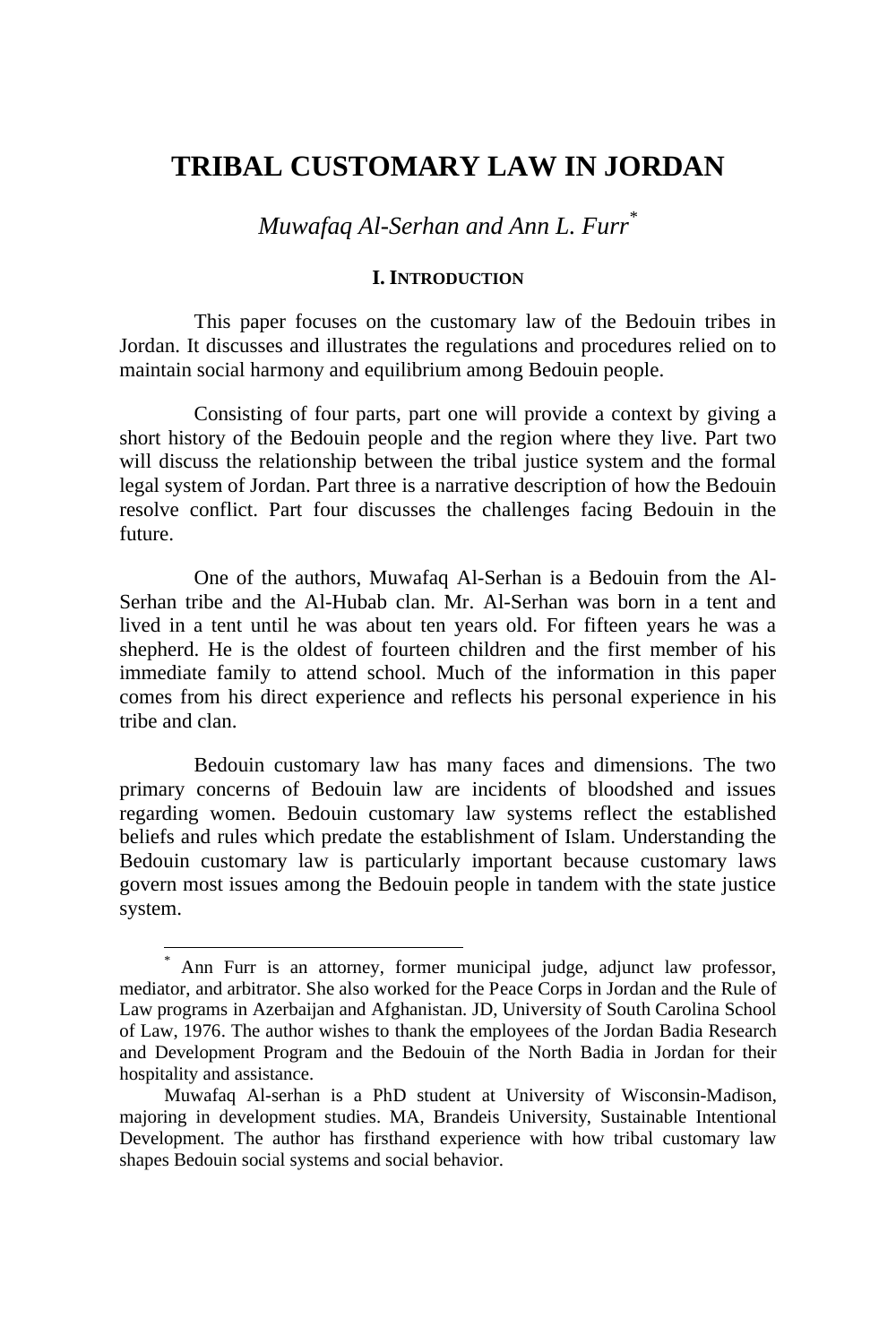The following serves as a snapshot of certain customary laws rather than as a comprehensive academic description of the complex and diverse customary laws of Bedouin tribes in Jordan.

Jordan is home to different Bedouin tribes. Bedouin customary law systems vary by tribe, but they are similar in many ways. The customary systems described in this paper are those of the Al-Serhan tribe.

### **II. THE BEDOUIN PEOPLE AND THEIR SOCIAL ORGANIZATION**

The Hashemite Kingdom of Jordan was established as a separate country in 1921 with a land area of about 90,000 km2 . It borders Syria in the north, Iraq in the east, Saudi Arabia in the south and east, and Israel and the West Bank in the west. Jordan has a population of 6 million (2007), and a growth rate of 2.4 percent per annum.

The traditional tribes living in desert lands of Syria, Jordan, Israel, Iraq, and Saudi Arabia who care for animals and engage in seasonal migration are referred to as the Bedouin. The word Bedouin is from the Arabic word badawiyin, which means "inhabitants of the desert"—the Badia. Strictly speaking, the term "Bedouin" refers only to the camel-herding desert dwellers, but it has been used as a general term to cover all nomadic Arabs.<sup>1</sup>

The environment forced tribesmen to maintain "egalitarian corporate groups, both for their personal defense and to maintain control over tribal territory. So whenever inequalities became so glaring as to jeopardize the functioning of the corporate groups, some of the wealth was redistributed".<sup>2</sup> The Bedouin survived by herding within vast areas and, when necessary, raiding other groups. This made tribal solidarity a necessity for survival.

As the result of the dependency of the productive system of pastoral nomadic life on ecological conditions, Bedouin always "tended to integrate their pastoral activities . . . with other types of productive activity. Among these, an important role was played in the past by cattle stealing from other groups which enabled the nomads to re-establish an endangered productive equilibrium".<sup>3</sup> In times of drought or loss of livestock, "Bedouin groups could not fall back on subsistence agriculture. In these circumstances, the distribution of looted livestock among nomad raiders without animals or other

<sup>&</sup>lt;sup>1</sup> SHIRLEY KAY, THE BEDOUIN 3 (Crane, Russak & Co. Inc. 1978).<br><sup>2</sup> EMANUEL MARX, THE CHANGING BEDOUIN 3 (Emanuel Marx, and Avshalom Shemueli, eds., New Brunswick: Transaction Books 1984).

 $3$  UGO FABIETTI, STATE, SOCIETY AND ECONOMY IN SAUDI ARABIA 186 (Tim Niblock, ed.,,Croom Helm 1982).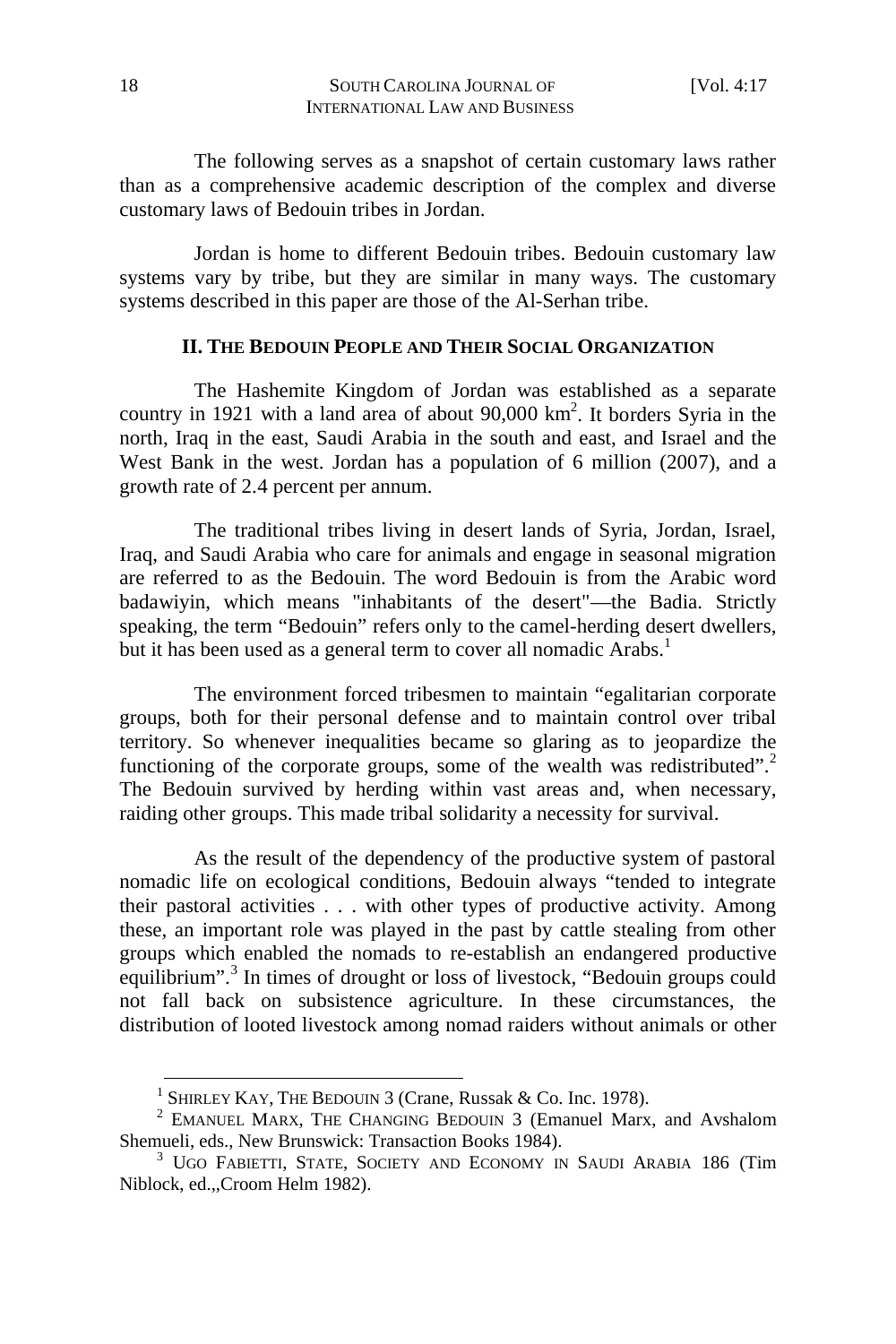$\overline{a}$ 

tradable goods of their own even helped prevent starvation within clan groups".<sup>4</sup>

The Bedouin remained relatively isolated from contact with outsiders until the  $1920s$ <sup>5</sup>. For centuries the Bedouin people dominated the vast Middle East desert, the Badia. During the last century an increasing number of Bedouin tribes in the Middle East have been forced or encouraged to abandon their nomadic lifestyle. Pressures from outside their environment have affected the social and economic elements of the Bedouins societies, which have rendered herding, as a main occupation, unrealistic. Bedouin have encountered successive waves of political, social, and economic changes since the newly established states in Jordan. Political changes have paved the way and accelerated the pace of economic and social changes.

Prior to the 1920s, Bedouin tribes traveled in wide swathes through the desert across what are now political boundaries. The 1920s geo-political division of greater Syria, mapped out by British and French mandates, resulted in the separation of Bedouin from their lands and kinsmen in other regions. The newly established states, with recognized borders, were the first step toward the decline of herding as a main occupation and the settlement of the Bedouin in villages.

For centuries the Bedouin were able to sustain their herds and way of life by their knowledge and familiarity with the ecological conditions and the natural resources. The freedom of movement allowed them to move their herds wherever water and pasture were available. The new borders squeezed them and their herds into a restricted and dry geographical area. Recurrent droughts within the desert area, defined as Jordan after 1921, made them think of nothing but survival.

Accepting salaried jobs in military forces was the most favored method of survival. Most of the Bedouin of Jordan accepted work as soldiers for the new state of Jordan. The British mandate officers, who were in charge of forming the Desert Patrol Force (DPF) during 1930's, convinced the Bedouin that they "would have their own military authority, manned by their own sons, who would be very well paid, far stronger, more mobile, and better trained to maintain their own peace and security".<sup>6</sup> The mandate authorities gave other means for encouraging Bedouins to abandon their nomadic life.

<sup>4</sup> Thomas, Martin, *Bedouin Tribes and the Imperial Intelligence Services in Syria,* 

*Iraq and Trans-Jordan in the 1920s*, 10 J OF CONTEMP. HIST. 550 (2003).<br><sup>5</sup> RODERICK DUTTON, ARID LAND RESOURCES AND THEIR MANAGEMENT 1-20 (Roderick Dutton, John Clarke, & Anwar Battikhi, eds., Kegan Paul 1998).

 $6$  Maan Abu Nowar, The Development of Trans-Jordan 1929-1939 111 (Ithaca Press 2006).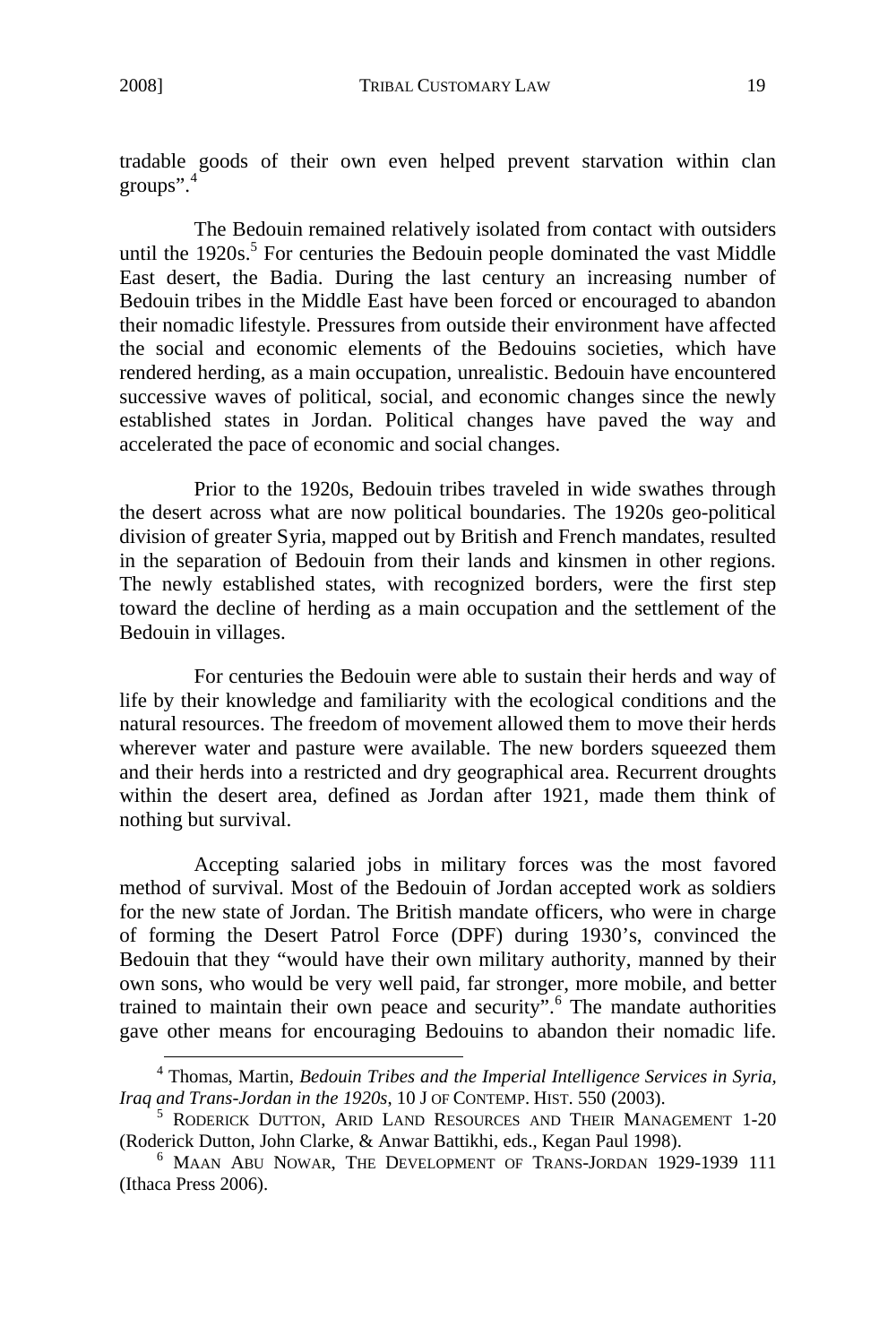Together with enlistment in the Desert Patrol, encouragements involved "subsidies [that] provided the tribes with the means to survive the drought years while perpetuating their dependence on the state".<sup>7</sup> Joining the military provided a good hedge against starvation as the animal herds diminished.

People living within newly formed national boundaries had to have separate identities. The new states forced the nomads to settle in villages since the Bedouin movements "contravene the raison d'etre of the state-security."<sup>8</sup> The existence of boundaries made it necessary for the government in Jordan to defend the new territory, to seek to identify which tribes were Jordanian, and to guarantee the loyalty of tribes within the boundaries to the government of Jordan.<sup>9</sup> Efforts to settle the Bedouin were "largely complete by 1960, with nomadic populations less than 10 percent of the total population of the East Bank."<sup>10</sup> In the following decades, the modernizing governments have intensely pursued policies to settle or resettle various nomadic tribes. For instance, the government designed the national development plans for 1973- 1975 and 1976-1980 with a view towards the integration of the Bedouin tribes into the modern economy.<sup>11</sup> By the late of 1970s, nomads constituted less than three percent of Bedouin population.<sup>12</sup>

Bedouin succumbed and modified their life to the new situation by settling in specific areas according to tribe and clan affiliations. State services such as education and medical clinics further encouraged settlement. Settlement has made maintaining large herds unfeasible. In Jordan, elementary education is compulsory and most Bedouin youth now go to school, thus reducing labor availability for maintaining and managing large herds. Persistent drought has continued to decimate grass and water supply in the area, further diminishing the herds.

Bedouin want their sons to join the army, and for this they must stay in the village to attend school. They cannot leave for days or weeks with the herds as they did in earlier days. They have reached a point that the future of their children should be much better than their ancestors. Herding is no longer feasible or profitable.

 $7$  TARIQ TALL, THE POLITICS OF RURAL POLICY IN EAST JORDAN, 1920-1989 93 (Cambridge University Press 2000).

Paul Jureidini & R.D. McLaurin, *Jordan: The Impact of Social Changes on the Role of the Tribes*, 108 WASHINGTON PAPERS 14 (Center for Strategic and International Studies, Georgetown University 1984).<br><sup>9</sup> DUTTON, *supra* note 5, at 10.

<sup>&</sup>lt;sup>10</sup> Jureidini & McLaurin, *supra* note 8, at 15.<br><sup>11</sup> *Id.* at 5.<br><sup>12</sup> *Id.* at 31.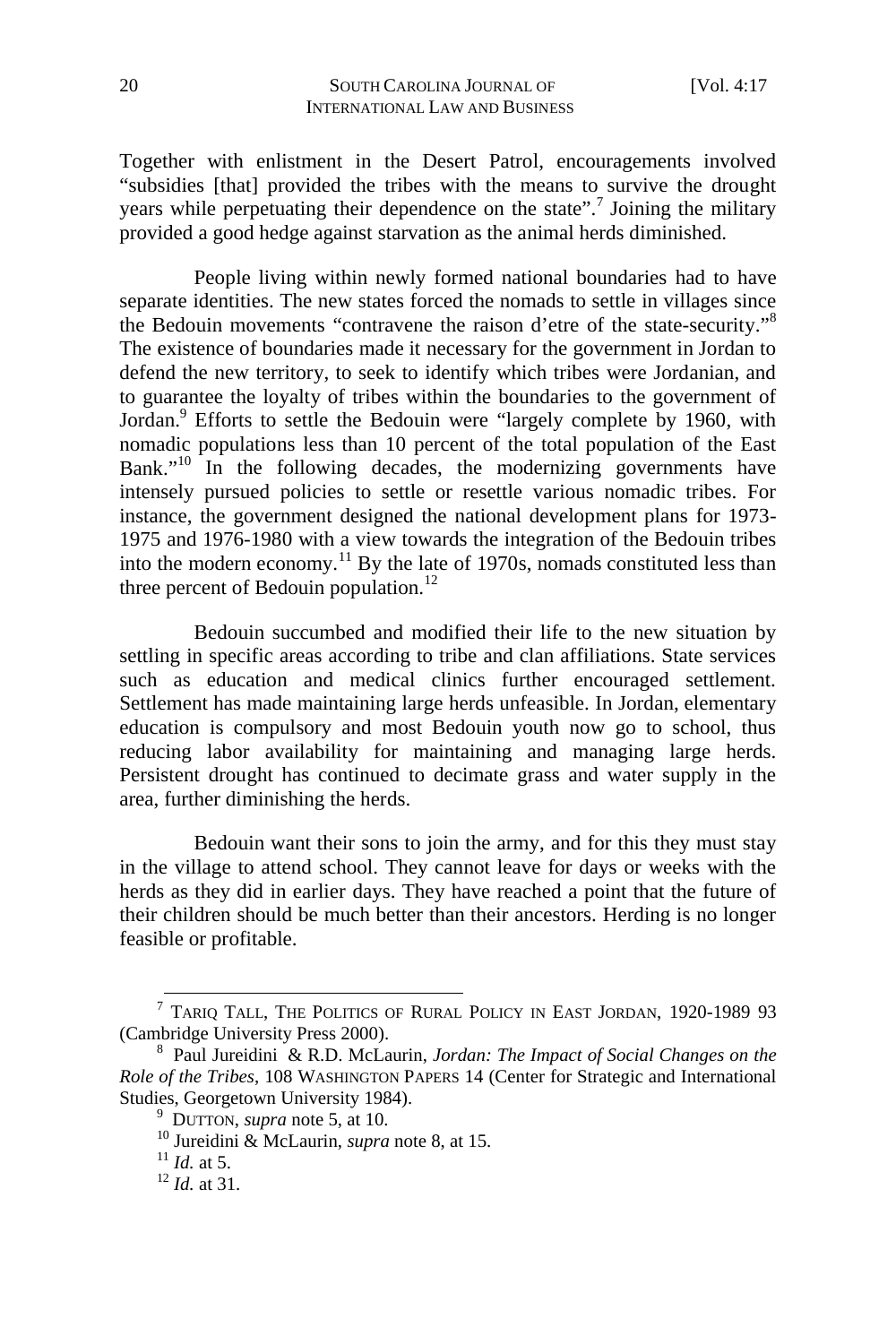The tribe has been the principle building block of the Bedouin society. In the tribe, each family member is traditionally bound by obligations of mutual assistance to her or his immediate relatives and to the tribe as a whole. The tribe is a structure of extended families, a patrilineal kinship structure of many generations that encompasses a wide network of blood relations descended through the male line. Tribes are divided into clans. Clans are divided into family groups (*ha'mulah*), some of which can trace their ancestry back for ten generations. Accurate genealogies are treasured. Each of these family groups consists of people who share a direct blood connection. Individuals among each ha'mulah who share blood connections through five generations are responsible for each other regarding issues related to blood vengeance. Although relationships among individuals in this group sometimes are distant, they support each other in matters involving honor and blood revenge. Although some Bedouin settled in urban and rural areas, individuals retain their tribal names and revere kinship ties. Ask any Bedouin man or woman his name and the answer will include his or her tribe name.

Maintaining the social structure in Bedouin communities is important. Individuals are expected to show respect towards older men and to show loyalty to the collective goals and interests of the tribe. Parliamentary elections in Jordan enhanced the role of the tribe. Bedouin are allocated separate seats in the chamber. Under the current election law, three each are drawn from the southern, northern, and central Bedouin tribes. Bedouin in the north side of Jordan consist of different tribes that compete with each other. Centuries of physical conflict have metamorphosed into civil conflict along tribal lines within the elections process. Each tribe seeks to reaffirm its identity through the election process. If the tribal leader is elected it will mean prosperity for the village, since elected officials often "place" as many tribe members as possible in government positions, many of the unemployed men would be given government jobs. All the tribe's members are expected to support their own tribe's candidates.

Tribal social control is demonstrated through marriage. A woman cannot marry without the approval of her male cousin to whom she is always betrothed. If she does not have a male cousin, her nearest kinsman descended from the brothers of her paternal grandfather is considered to possess marital rights over her. Gender relationships among the Bedouin communities mirror patriarchal values. Men decide all household issues. Men also control tribal social issues. For example, a Bedouin male may not choose his wife without his father's approval. Disobeying a father's decision is a source of public shame.

Bedouin must assist each other in all situations. A Bedouin must hire Bedouin. Officers in the army must favor members of their own tribe. Bedouin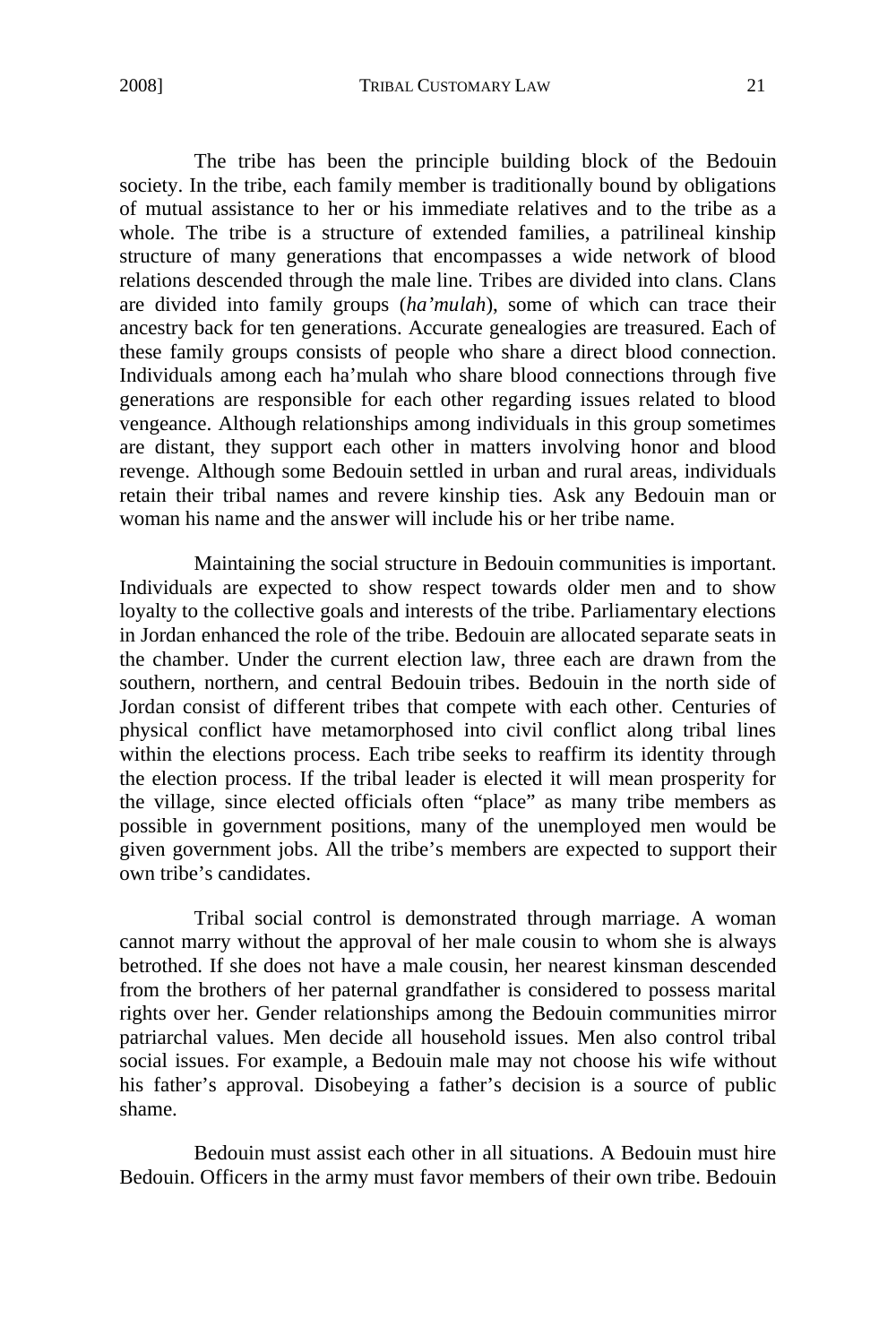professors must ensure that their tribe members do well in their classes. Bedouin students must assist other students encountering difficulties, even to the point of doing the work for them.

Sheikhs, as leaders of tribes, had considerable power but now their power is being challenged by the spread of education and individual wealth. Sheikhs come from noble families, and sheikhdom is passed from generation to generation. They are recognized by the state as representatives of their tribes, and most of them are paid a monthly salary from the government.

### **III. LEGAL CONTEXT FOR GOVERNANCE UNDER JORDAN'S RULE OF LAW, SHARIA LAW, AND TRIBAL LAW**

The formal legal system, Sharia law, and tribal law co-exist in Jordan. For the most part they exist side by side by side and govern separate areas of the law. It is at the edges that the jurisdiction is blurred.

The formal legal system of Jordan can impose prison sentences and even the death penalty. The tribal legal system does not impose either prison sentences or the death penalty. The tribal system has more flexibility in discovering solutions to conflicts. Most tribal conflicts are resolved by Ja'ha, a tribal mediation system that seeks to resolve matters by consensus. The possible solutions are limited only by the creativity of those participating in the Ja'ha. In matters involving women it is important to show that the woman is "clean." An acceptable manner of showing the entire village that the woman is "clean" is to cover the entire house with a white cloth and slaughter a white camel in front of the house. This solution is only used in cases involving women.

Sharia courts generally handle cases of divorce, custody, support, and inheritance. Bedouin customs regarding inheritance differ from the rules of Islam. For instance, in Islam a daughter receives less than that of a son's share. "Allah commands you regarding your children. For the male a share equivalent to that of two females." $13$  In the Bedouin culture the sons inherit more if not everything. Compliant Bedouin women go to the Sharia courts and renounce their inheritances.

The state legal system is more efficient in handling such modern matters as fraudulent checks, so Bedouin are likely to resort to the state system in such matters.

 $13$  QURAN 4:11.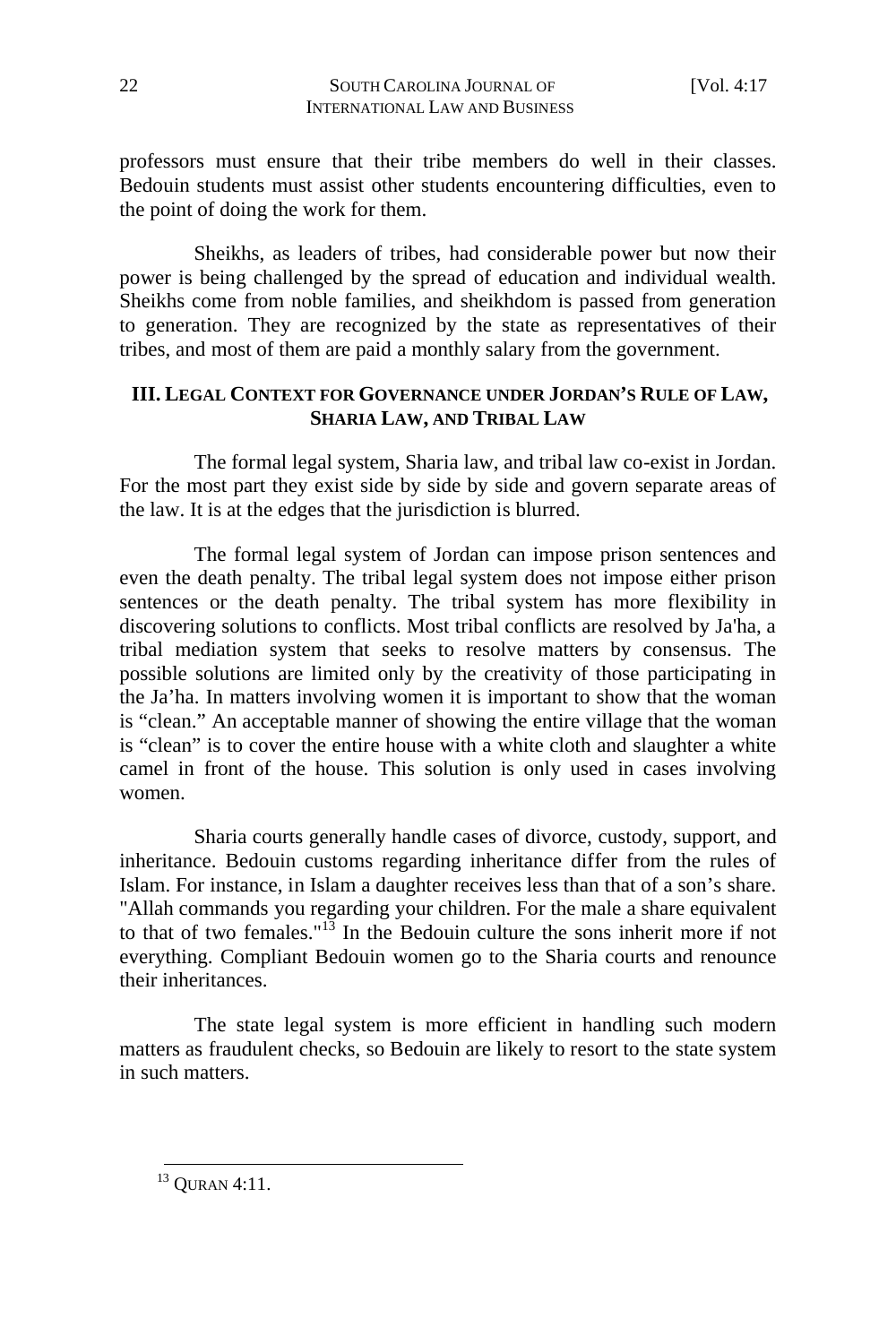$\overline{a}$ 

In theory, the law of Jordan applies equally to all Jordanians, including the Bedouin. In practice, the Jordanian legal system defers to the tribal customs and laws in most situations involving only Bedouin if all the parties choose to use the tribal system. While the formal legal system could resolve the legal issue in a serious situation such as murder, it may not resolve the side issue of revenge as allowed under Bedouin custom (revenge is allowed for forty years under tribal law). Tribal methods tend to settle the matter completely, thus forestalling future problems. In cases of murder or issues regarding women, redeeming dignity to the injured party and restoring esteem are the only satisfactory solutions for the traditional Bedouin. The police and the court system defer to the tribal system but with interesting points of cooperation. For instance, if a matter arises in a village concerning the honor of a female, the police will attempt to move her to a safe location so that she does not become the victim of an honor killing. Then, the matter will be resolved within the tribal system.

In 1924, the law of tribal courts was issued. It was modified in 1936. Both of these laws "listed the tribes of Jordan which submitted to its jurisdiction and left to the individuals of those tribes the freedom to submit their cases to their traditional judges for finding the solution (to cases) according to legal tradition."14

Tribal law and its power have been waning, and this law "seems to be focused on the control of women and family issues, and it is in this form that it has become an integral part of the legal system in Jordan".15 Tribal law is also always used in cases involving the death of one party, from murder to automobile accidents. It may also be used if one party is non-Bedouin but only if both parties agree. Otherwise the case is resolved by the Jordanian courts.

Jordanian law recognizes two rights in criminal matters, a public right (Al-Haq al'am) and a personal right (Al-Haq Al-sakhzay). These rights acknowledge the interconnection of the state and tribal law. If a person is convicted in the state system the public right is satisfied. If the victim's family agrees, usually through the tribal recognized procedures and the payment of "blood money" to relinquish its private right, the court can reduce the sentence to the minimum required by the state. The courts can reduce capital cases to imprisonment under this system. Under the current tribal law, Sharia law and Jordanian law do not conflict. They complement each other.

<sup>&</sup>lt;sup>14</sup> Abu-Hassan Law Firm, http://www.abu-hassan.com/research2.htm (last visited April 1, 2008).<br><sup>15</sup> Amira El-Azhary Sonbol, Women of Jordan: Islam, Labor, & the Law 48

<sup>(</sup>Syracuse University Press 2003).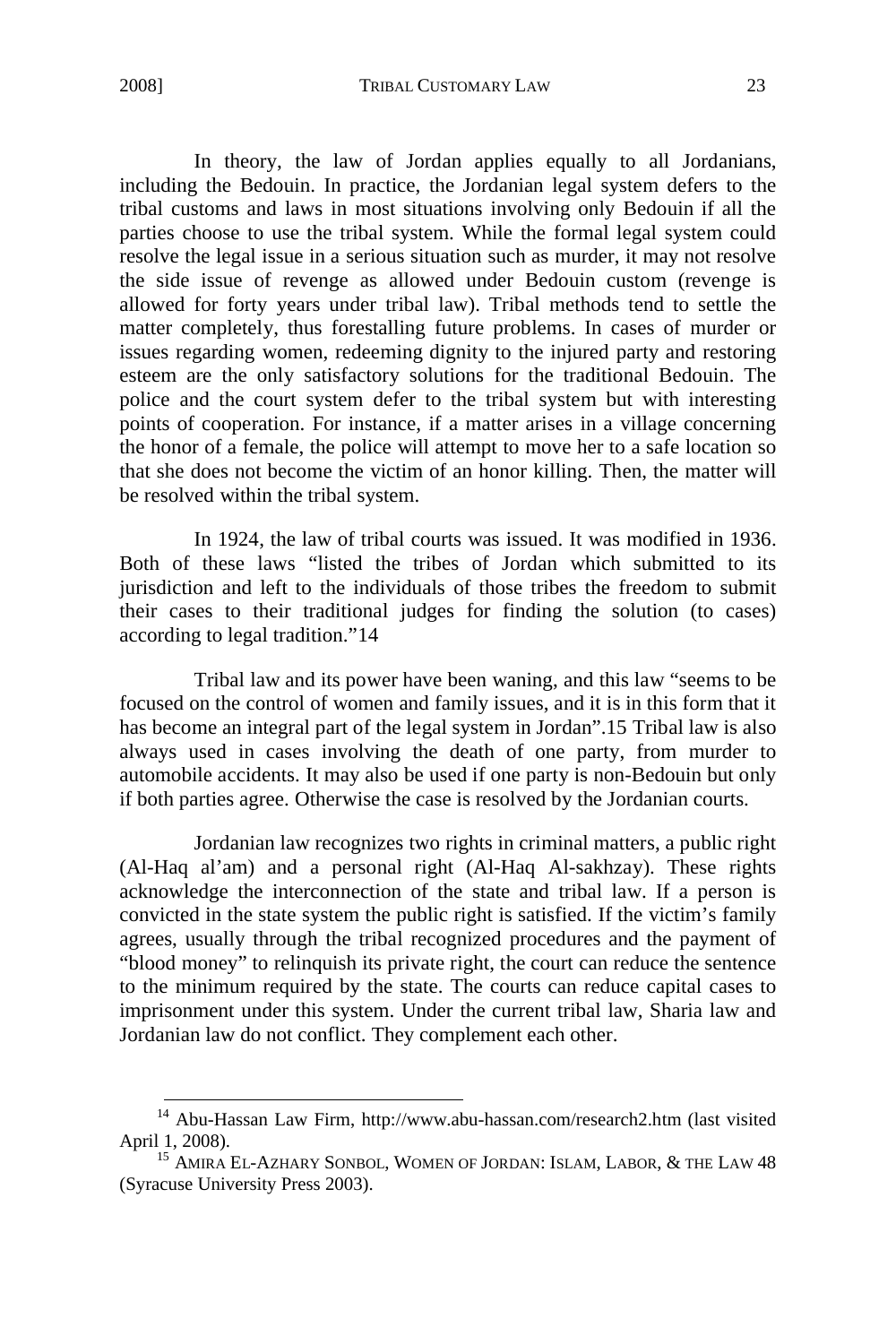#### *A. Rules of Customary Law*

#### **1. Tribal Customary Law and Homicide**

When a serious issue, such as a murder, occurs in a village, the village carries out tribal social rituals. These tribal mechanisms are: *J'lwa* (evacuation), *Atwa* (truce or cease-fire), *Ja'ha* (peacemaking process), *Me'da* (blood money), and *Sulha* (peace agreement).

When a murder takes place in a village, the male members of the victim's family have the right under Bedouin law to murder a male member of the perpetrator's family. The victim's family need not choose to kill the perpetrator. In fact the victim's family will often choose the most respected member of the perpetrator's family so as to bring shame on the perpetrator within his own family.

As soon as the police in a village know that a killing has taken place, they will go to the victim's family and the perpetrator's family to secure a truce (*atwa*) for three and one-third days. The perpetrator's family must flee to a sanctuary as soon as possible after the incident to avoid immediate retribution, which is legitimized under traditional customs, from the injured party. This evacuation process (*J'lwa*) is carried out by and under the supervision of the policemen in the village to ensure the safety of evacuees.

> The vengeance unit descended from a common ancestor five generations back. This minimal Section is jurally responsible for its members. . . . The khamsah corporate vengeance unit has been given different labels by Bedouin tribesmen. For example, it is referred to as qadabet an-nsab (holders of the sword hilt), or qadabet al-janbiya (holders of the dagger), or qadabet al-'asa (holders of the stick). Sometimes it is also referred to as al-'asaba (the tendon which binds together organs of the body).<sup>16</sup>

In Jordan, this group (*khamsa*) has been modified by agreement of the tribal leaders with the central government to three generations. This group includes women, children, and the elderly and can easily number in the hundreds. The Sheikh to whom the perpetrator's relatives have fled is responsible for the group and must feed and house them.

Within the period of the security truce, a tribal leader (Sheikh) to whom the perpetuator's family resorts asks the injured family for an additional

<sup>16</sup> Sulayman Khalaf, *Settlement of Violence in Bedouin Society*, 29 ETHNOLOGY 3 (1990).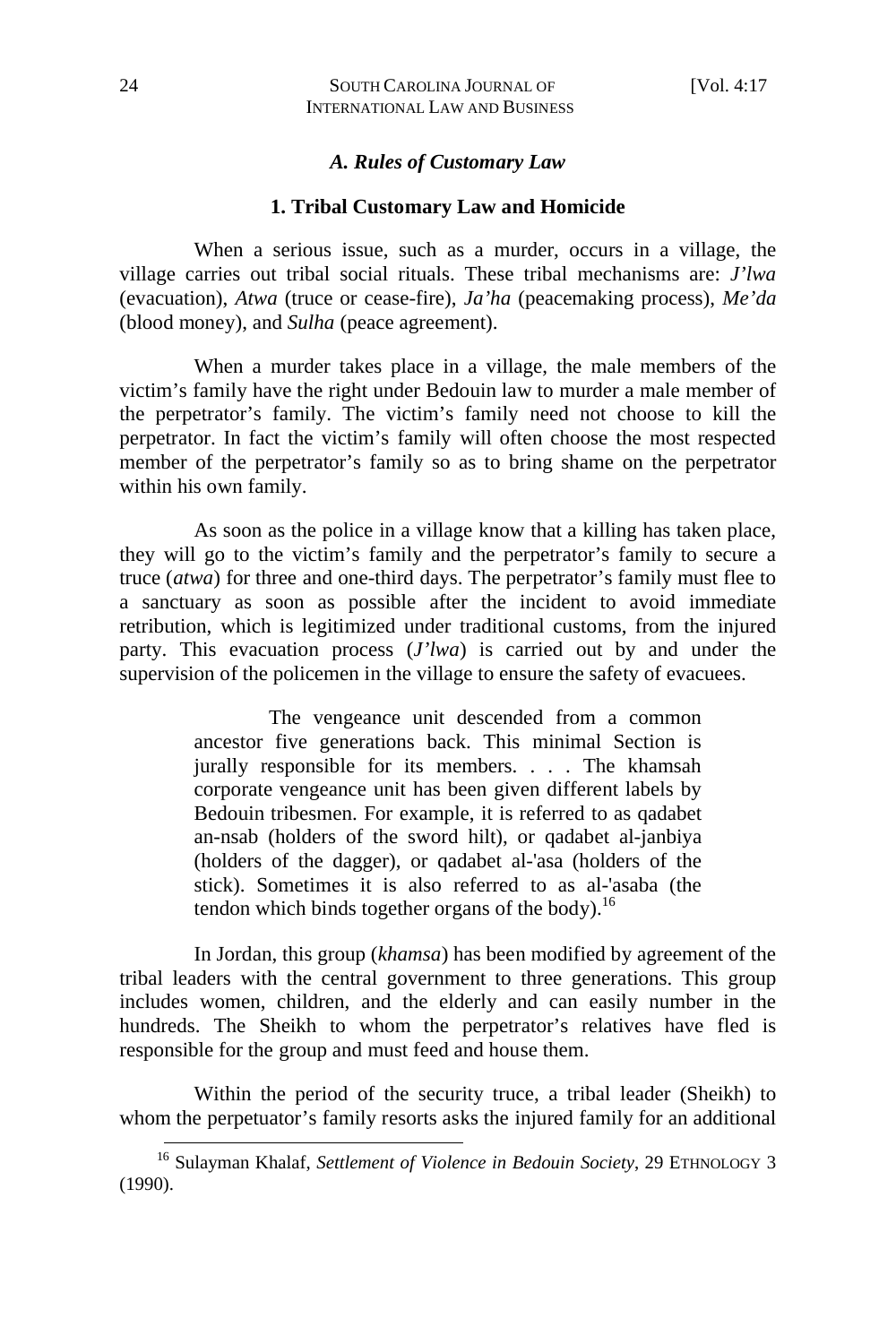period of truce, a tribal *atawa*. The period of this atawa may be weeks, months or years. When atawa is given, a tribal figure will be asked to be a guarantor of security or protection (*Kafeel Al-Dafa*). This guarantor position serves to prevent aggression between involved parties. This person is a very important agent in this process since any aggressive behavior by any member of the injured group toward the killer's group will be shameful to him. Any serious aggression means disrespect to that person and is considered the crime of assaulting the face (*Taqti al-Wajah*). The injured group must respect his role and any misconduct from them will be used against them according to tribal law.

The logic of atawa is to have a cease-fire and cooling-off period until the parties can pursue peace negotiations. During the cease-fire, the sheikh will negotiate the return of the women, children, and elderly to the village.

The next step in the resolution process is to assemble a Ja'ha. This group is analogous to a mediation team. Often weeks or months pass before this step is taken. An effort is made in a series of meetings with the litigants, respected male tribal elders selected by the perpetrator's party, and the tribal leader who provides protection to resolve the matter by consensus. The people who compose the Ja'ha are expected to be neutral, prestigious, knowledgeable of the tribal values and customs, and personally experienced in dealing with tribal conflicts.

When the injured party accepts the Ja'ha, the tribal leader sends some people to build a black tent (the traditional house for Bedouin) in the neighborhood of the injured party. The members of the injured party and noble figures of that tribe greet the Ja'ha's members. No one of the killer's family comes to the Ja'ha.

The goal of Ja'ha is to achieve a *sulh* (peace agreement) between the involved parties. The injured party must already know the Ja'ha leader. Some Bedouin require a specific tribe's leader to be the head of the Ja'ha. Members of the injured party discuss with each other the demands that they are going to put on the table in the Ja'ha. They also assign a specific person to be their speaker, or they might choose another tribe's figure to do this on their behalf. The latter must be committed to the demands that the injured party requests. The main demand is *Me'da* (blood money).

Specific rituals are associated with the process of the peace agreement (sulha). When all people have a seat in the Ja'ha's tent, the head of the Ja'ha sits in the middle of the tent. A man from the injured party will offer the head of the Ja'ha a cup of coffee. The Ja'ha's members' goal is to exert social pressure on the injured party by not drinking the coffee he offers until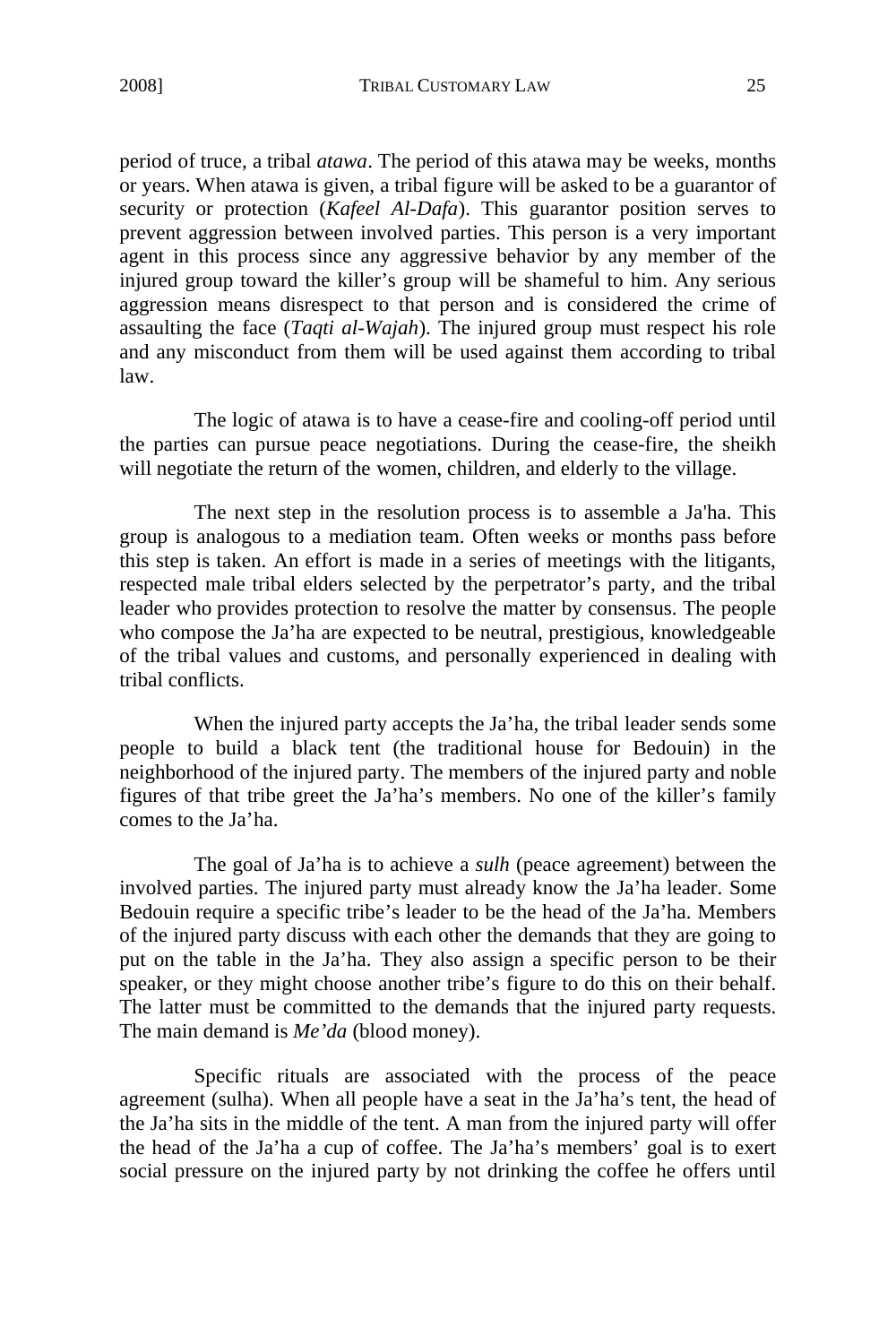he responds to the Ja'ha's request. The head of the Ja'ha does not drink the cup of coffee but puts it in front of him. Then, he will explain to the injured party that all these tribal figures come for the honor of the injured party and to solve the problem. He says everything happened according to God's will and now, in order to solve the problem between you and your cousins (the injured party), we are ready to hear your demands.

The injured party might ask for 100,000 Jordanian dinar for Me'da as a compensation for their loss and restoration of their tribal honor. When they demand a specific amount of money, the Ja'ha's role is to reduce the amount of money as much as they can. There are traditional techniques used to reduce the demanded amount of money. First, the head of the Ja'ha asks the injured party to give up some amount of the requested money for God (Allah). The amount reduced as a respect for the name of God will be the highest. Next, the injured party will be asked to give up some of the requested money for Mohammed (the prophet of Islam). The third step will be asking a reduction of the requested amount of money for the King of Jordan. Finally, they ask for a reduction for the members of the Ja'ha. When this process is complete and once the amount of money is decided, the money is paid immediately. In some cases, injured parties may refuse to reduce the requested money, and the other party must pay all of the money demanded.

In case the money is not available right away, the Ja'ha is asked to assign a person who is willing to guarantee the performance of the obligation by the offending party. The guarantor is called *Kafeel Wafa*. Then it is unnecessary for the offended party to deal directly with the perpetrator regarding the money. When the parties agree upon this person, the sulah process takes place.

The final ritual of sulah is a scene of peace. Once the matter is decided, the Ja'ha leader asks the injured party to allow the killer's family to come to the tent and shake hands with them and allow them to return from their exile. All of the parties and the Ja'ha drink coffee together. At the end, the perpetrator's party will invite all the Ja'ha members for a dinner or lunch that day depending on the time of the day that the Ja'ha ends. The sulha ritual ends with the signing of an official peace agreement by the tribal leaders taking part in the Ja'ha, the involved parties, and an officer from the security forces in the area where the whole incident took place. The state's interest in the case is represented by the security forces who will assure that the matter is reduced to writing so there will be no doubt about the agreement in the future. The Ja'ha may have many sessions and continue over many months.

In past murder cases, it was common to require the perpetrator's family to give an unmarried girl to the victim's family. The idea was that this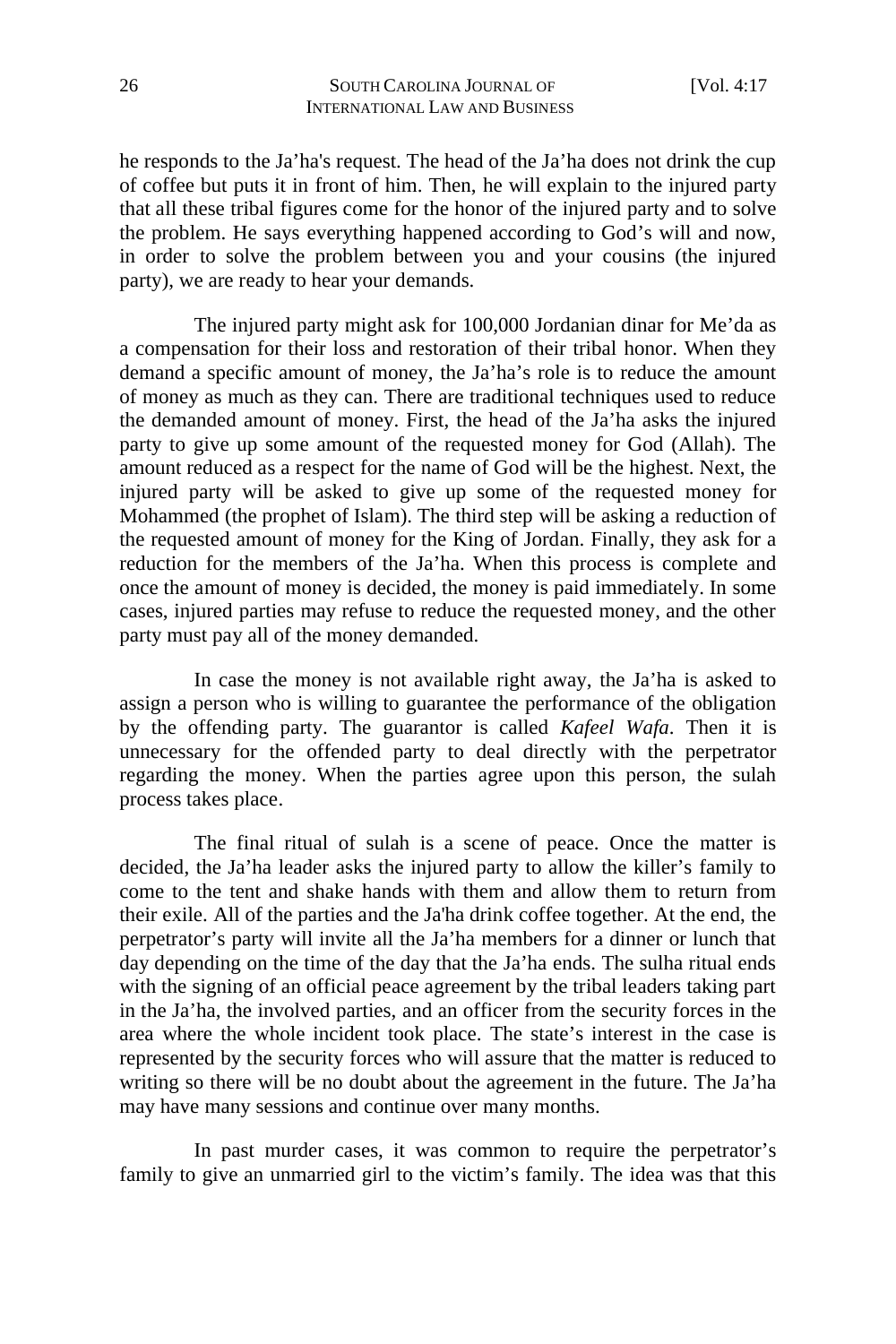2008] TRIBAL CUSTOMARY LAW 27

girl would be taken into the victim's family and married to a male member of the family, thus creating blood bonds between the families to ease any remaining tension. This practice is called *ghurat Me'da* and is in clear conflict with Islamic law*.* The decision to "give" a female to the victim's family was always the decision of the patriarch of the family. The female members of the family had no say in this decision. This practice has been abandoned in Jordan although it persists in the more remote regions of Afghanistan.

#### *a. Who Pays the Blood Money*

According to tribal law, all the members of the tribe are expected to contribute if necessary. This tribal duty gives the entire tribe a strong incentive to encourage good behavior from tribal members. A group of the perpetrator's party goes to the houses of all their tribesmen asking for help, excluding any person associated by blood with the victim's family. If the perpetrator party's efforts to collect the demanded money is not met within his own tribe, he will ask other tribes for help.

#### *b. Who can Claim Compensation*

In case of homicide, father, brothers, sons, and uncles can claim blood money. The victim's father, if he is alive, may receive the blood money individually. Blood money, when received, may be divided among brothers. When the father or brothers are alive, uncles do not receive any portion of the blood money.

For example, in 1996 bloodshed occurring in the tribe of Al Serhan was settled in the same year. An elderly man was allegedly trying to extend his land by changing its border and digging new landmarks. The new landmarks were allegedly in his neighbor's land. The son of the owner of the targeted land appeared and demanded the elderly man to give up what he was trying to do and remove the new landmarks. The elderly man refused and claimed that he owned that part of the land. The dispute escalated from words to rage. The young man pushed the elderly man, and the latter fell on the ground. The elderly man died of a heart attack at that moment. The young man was arrested. His family was exiled to another tribe. Noblemen in the tribe immediately secured atwa. Even though the young man insisted that he had not intended to kill that man, his claim of innocence was not sustained. According to the sulah agreement, his family had to pay compensation in the amount of 20,000 dinar, or about \$34,000.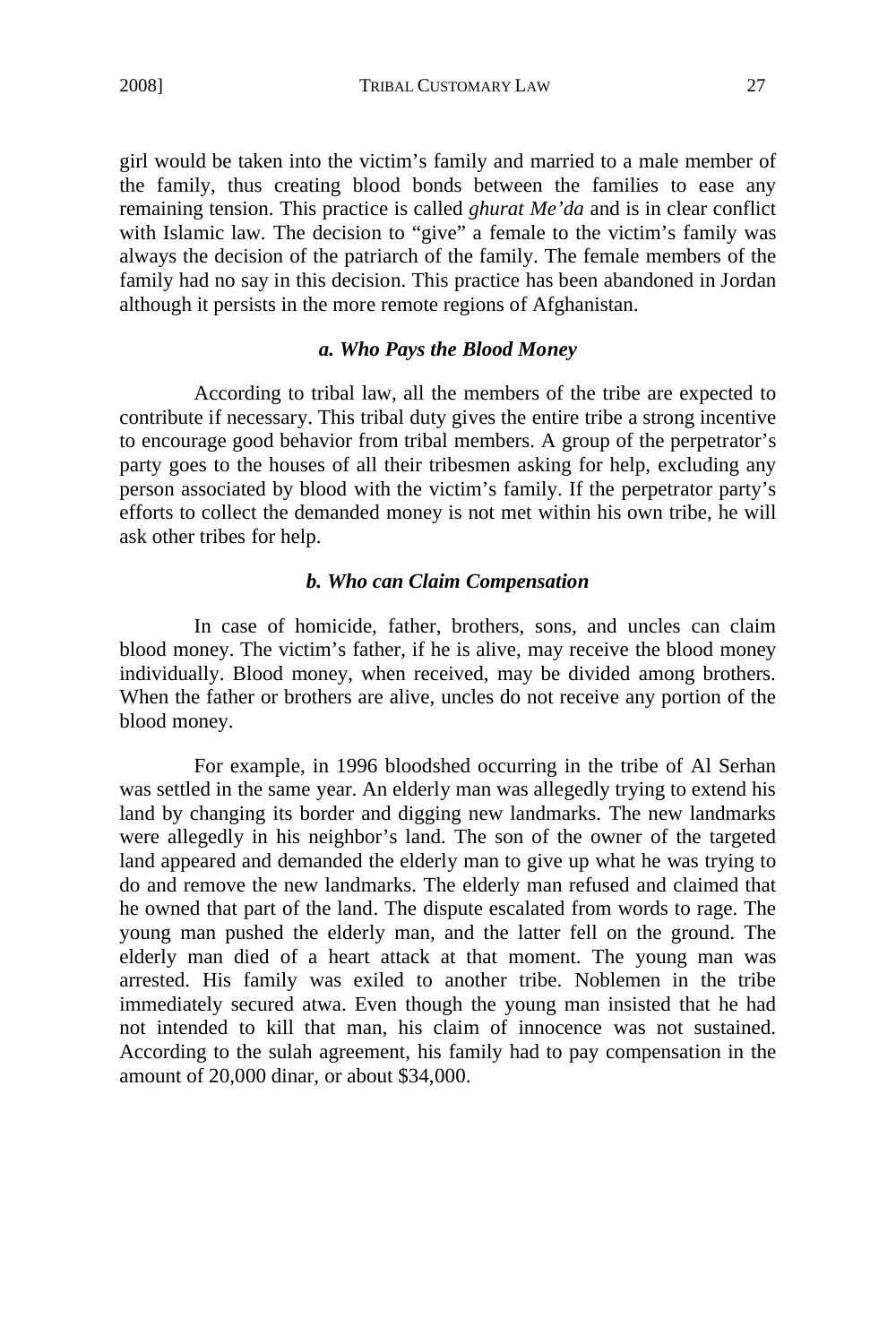#### 28 SOUTH CAROLINA JOURNAL OF [Vol. 4:17 INTERNATIONAL LAW AND BUSINESS

#### **2. Tribal Law and Public Pride**

Injuring a person's pride is a serious matter in the Bedouin culture and is often the cause of conflict and violence. Compensations in these situations are called whitening the face (*Tibeeth Wa'jh*) of the injured party after blackening his face (*Tisweed Wa'jh*). These cases are less grievous than bloodshed, but if they are not resolved the situation may escalate to bloodshed. An injury to public pride may arise in different situations. For example, if a person spits in public on the face of another person, it is considered particularly offensive, and the victim has a claim for this defamatory act. Attempted rape is a serious insult to the honor of family of the targeted woman. Slanderous statements include those such as one person saying to another "you are *abn haram*" (accusing the person of being born out of an illegal relationship). Another example is accusing some one of being a thief.

Most of these cases are settled by arbitration. Tribal law protects the character of a person who has been discredited. Any person slandered is entitled to restore his honor and to obtain compensation. The injured party informs his offender or his kin that he wants his rights. A third party is often asked to intervene and to try to bring about settlement. The settlement takes place with a tribal judge who is not related to either party.

Tribal judges are tribal leaders who are well known among Bedouin and who have distinguished themselves by their ability to make decisions. Their wisdom and knowledge of social issues oblige the people in the community to call upon them to solve their problems. When a judge agrees to deal with a dispute, he informs both parties to come at a specific time. Some judges ask both parties to bring a specific amount of money called *Rez'gt Qadi* (the money of Judge). The losing party will turn over the money he brought, while the winning party keeps the money that he was told to bring.

Both parties must attend and take an oath while facing Mecca. The parties must be unarmed. The judge's clan is expected to attend so that any potential conflict is controlled. Each side has the right to express his point of view. Any party to a dispute who does not feel competent to defend himself properly may have someone represent him until a decision is rendered. After hearing both sides, the judge decides which party's evidence is convincing and issues his judgment which is enforced by both parties.

#### **3. Women as a Code of Honor**

Women do not have the same rights and privileges as men do. The status of women depends on being a respected housewife, who does not do anything that harms her husband's or family's reputation. Marriage is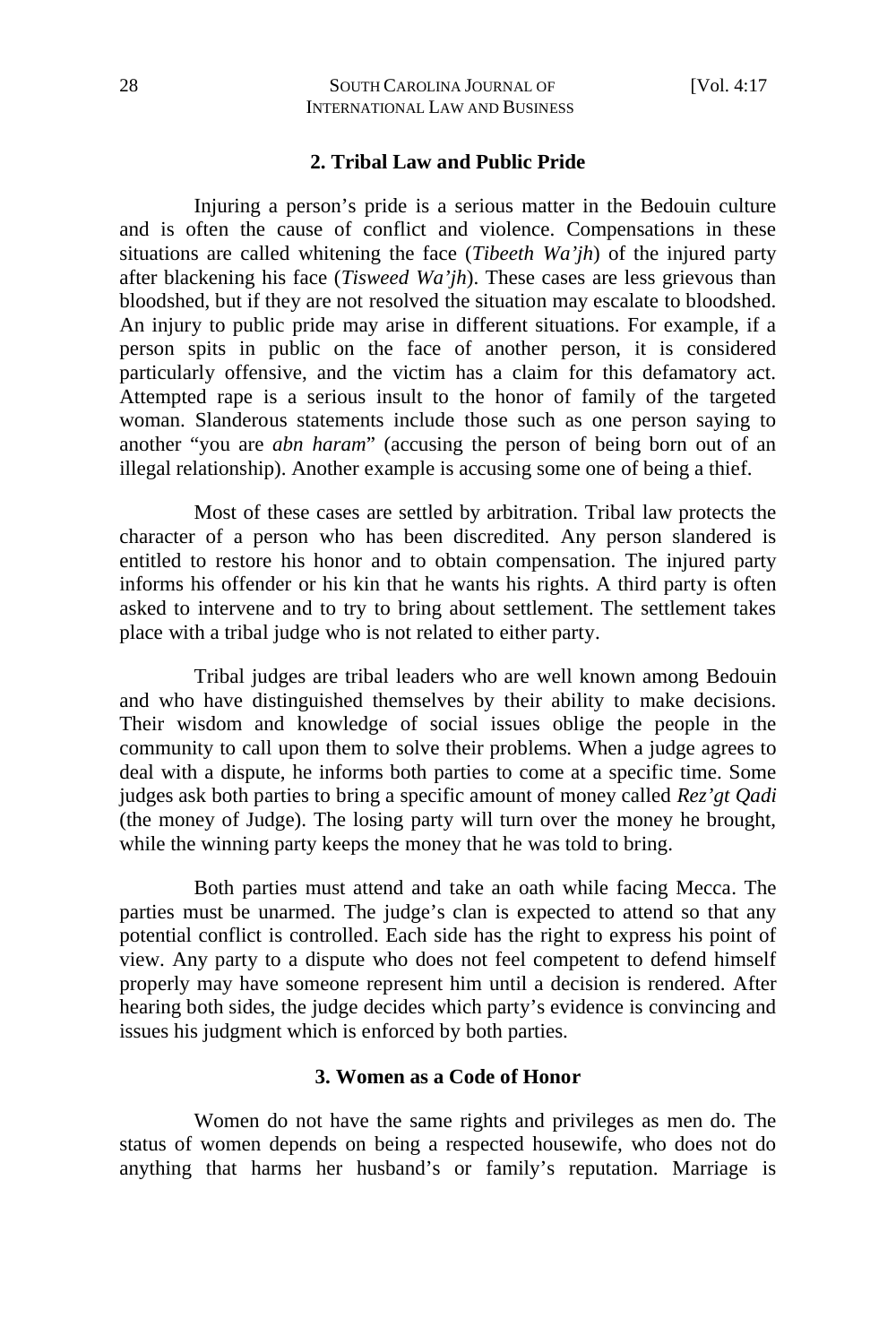2008] TRIBAL CUSTOMARY LAW 29

arranged. Marriage for love is uncommon. Women do not leave the house without the husband's approval except in the case of extreme emergency. The husband does all household shopping, including shopping for the woman's clothing. In traditional homes, women never possess money. If a woman has money, her honor is considered suspect until the source of the funds is discovered. Within the past five years, this has begun to change as Bedouin women begin to work outside the home.

The life of a woman is surrounded by a complex set of honor codes. According to Bedouin tradition, the concept of honor (*ird*) is the supreme value in Bedouin life, more important than life itself. Saying anything bad about a person's female relatives is a very grievous matter. According to Bedouin customary law, insulting a woman is a stupid act that might lead to unexpected consequences.

Bedouin impose severe rules on the behavior of women and deviation from these rules will result in horrible consequences. Because of the importance of chastity, prudence, and self-restraint of women, most of the severe fights and conflicts arise out of disputes over women's issues, for which special regulations and principles exist. The following are examples of crimes and punishments involving women.

Severe punishments are carried out in the case of a sex act outside of marriage. Sex outside marriage tarnishes a woman's entire family. This will devalue her family's status. Her sisters are not likely to get married, and her brothers will be looked down upon. A woman who has sex outside marriage is liable to be murdered by one of her brothers or her father. In the case that her father is not alive and she does not have brothers, her uncles or cousins from her father's side will be responsible for washing away the shame resulting from her misconduct.

The husband of an adulterous woman is not responsible for the stain of honor because a woman does not tarnish the honor of her husband or his family. The only thing he can do is to divorce her and ask for her bride price back. Why is a woman's husband not expected to kill his wife for committing adultery? Answering this question is governed by the Bedouin saying "al-jerba (dirty) woman must be cleaned by her family." Literally, cleaning means killing.

The misconduct of a woman does not always result in her murder, although deviation from the strict tribal rules will have negative impact on the woman's family. In 1998, in the north Badia, a woman committed adultery and her father refused to kill her. The tribe subsequently shunned and looked down upon all of her family. No one in the village would speak to them. No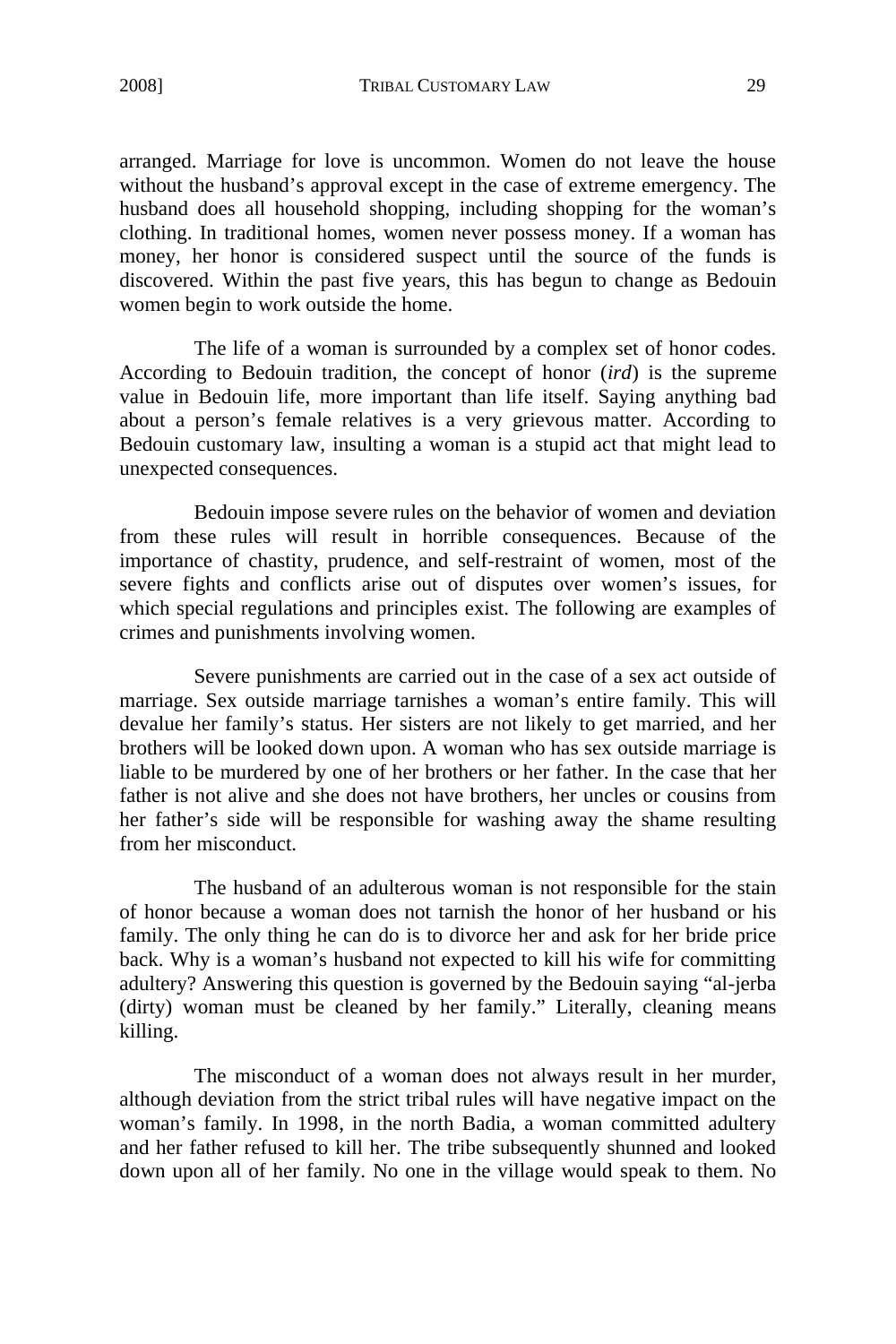one would marry his daughters or her sisters. The family was socially shunned and did not like to socialize with other people because they knew that other people disrespected them.

A woman must prove that she was forced to have sex when she alleges rape. She must prove that she struggled against and resisted the man who assaulted her. Otherwise, she is deemed to be a willing participant, and her family can not sue or demand anything from the perpetrator. The attacked woman must scream and leave scars on the attacker's body. In this case, her family will bring the sexual assaulter for tribal judgment.

In the summer of 1998, a man tried to rape a thirty-five year old married woman from the Al-Sintay tribe. The man and the woman were living in the same village. She resisted him furiously and left many scars on his face. Leaving scars of his face was strong evidence of her disagreement with the man's goal.

The woman's brothers maintained that they would punish that man due to his attempts to rape their sister and to dishonor their family. Several nobles among the tribe did their best to bring about sulha. They were successful in their attempts. This was largely due to the fact that the woman proved her morality by resisting the man's attempts.

The man's family assembled a Ja'ha from nobles and went to the family of the woman. After a long, contentious debate and the man's public admission of trying to rape the woman, his family showed their willingness to compensate her family with anything they demanded. Her family demanded that a white fabric cover their entire house and that the perpetrator's family slaughter a white camel in public. It should be mentioned that money was not a possible request in this case because it would have been shameful.

This kind of punishment is called *Tabied Al-Wajh* (literally whitening the face) or redeeming honor. The example given above does not apply when a man actually rapes a woman even if she resists him. When a man rapes a woman, no matter if she resists or not, her family will kill him. Her family will kill her as well if she does not prove signs of resistance.

In the context of rape, it is an important to mention the idea of *Tishmees* (literally. under the sun all the time without a home). When a man causes his family excessive troubles due to dishonoring other families, his family may tire of his acts and announce publicly that they will have nothing further to do with him. Then, they will no longer be responsible for any of his acts. They will not demand any compensation or revenge if he is killed due to his disreputable behavior.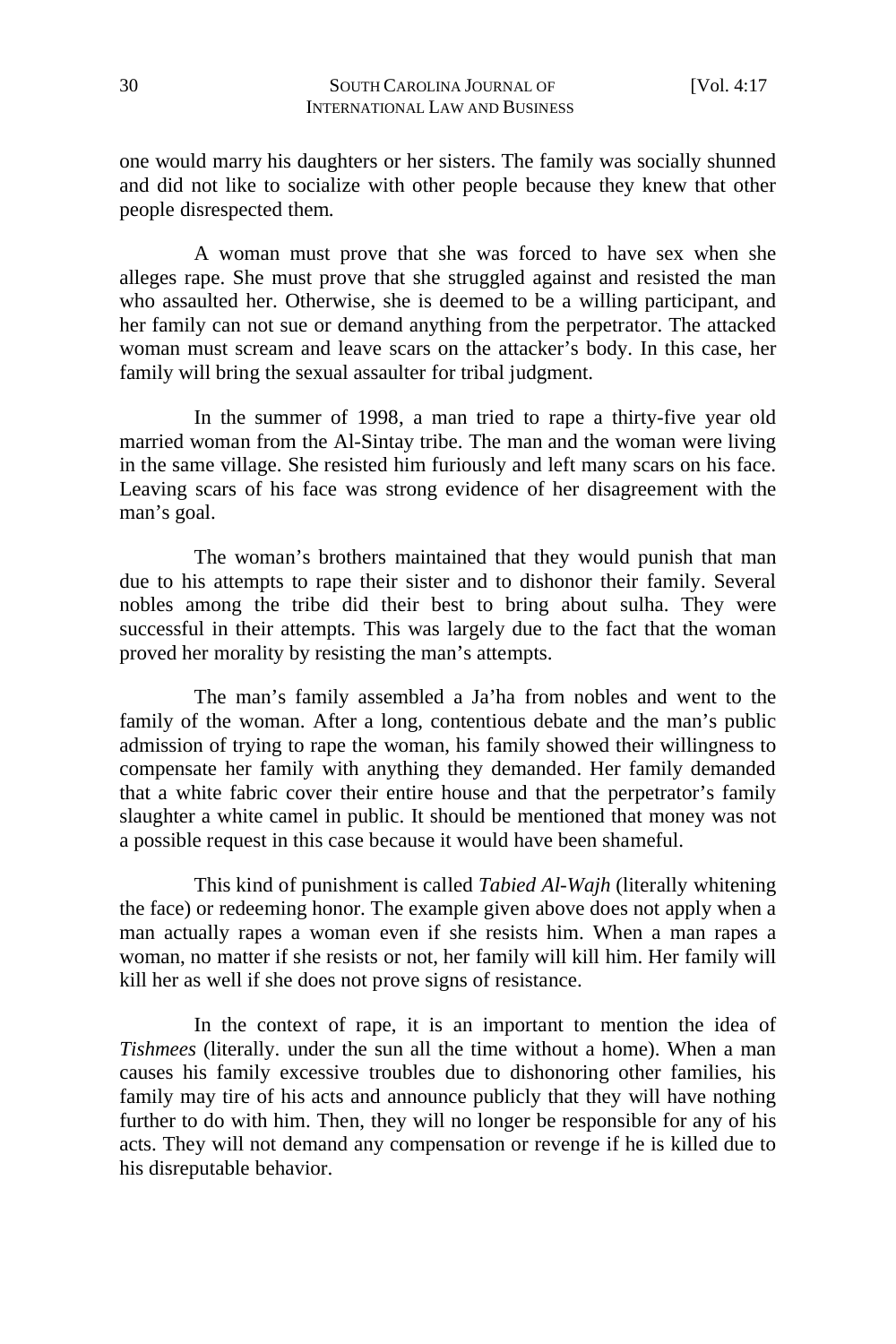#### **4. Modification of Tribal Customary Law**

Two very important changes have occurred to Bedouin customary law over the last century. The first is cutting down the generations of the coliable group. As a result of an agreement between the Jordanian government and the tribal sheikhs, the relatives of a perpetrator that must flee after a serious incident was reduced from five to three generations. This modification means that change is possible. Bedouin people today are settled, and sudden movements to another area due to the acts of an individual are costly. Another change from three generations to one generation might occur in the future given the state's efforts.

The second change is associated with giving a woman as a way of compensation in the case of murder. This provision was changed long ago. The tribal law in 1936 prohibited the tribal courts from issuing decisions involving giving a woman rather than blood money.<sup>17</sup>

The Bedouin apply customary law, not Islamic law, in issues associated with women's misconduct. Bedouin people kill any woman who has consensual sex outside of marriage regardless of whether she is married or not. This practice goes against the Islamic law regarding the issue of sex outside marriage. These historical and informal norms include a patriarchal hierarchy that serves to repress women. When a female violates customary law by having voluntary sex outside marriage, her death is not considered murder.

Bedouin customary law diverges from Islamic law regarding female infanticide. Before Islam, many Arabic men would bury their newborn females alive because they were afraid of bringing shame on their family in the future due to any act of their daughters. The Quran prohibits female infanticide stating:

> When [a male] is given news of the birth of a baby girl, his face darkens and he is filled with gloom. In his shame he hides himself away from his people because of the bad news he has been given. Should he keep her and suffer contempt or bury her in the dust? How ill they judge!<sup>18</sup>

Adultery in Islam is one of the most heinous of sins. The Islamic law based on the Quran specifies the adultery punishment as "[s]trike the adulteress and the adulterer one hundred times. Do not let compassion for

<sup>&</sup>lt;sup>17</sup> Abu-Hassan, *supra* note 14.<br><sup>18</sup> OURAN 16:58-59.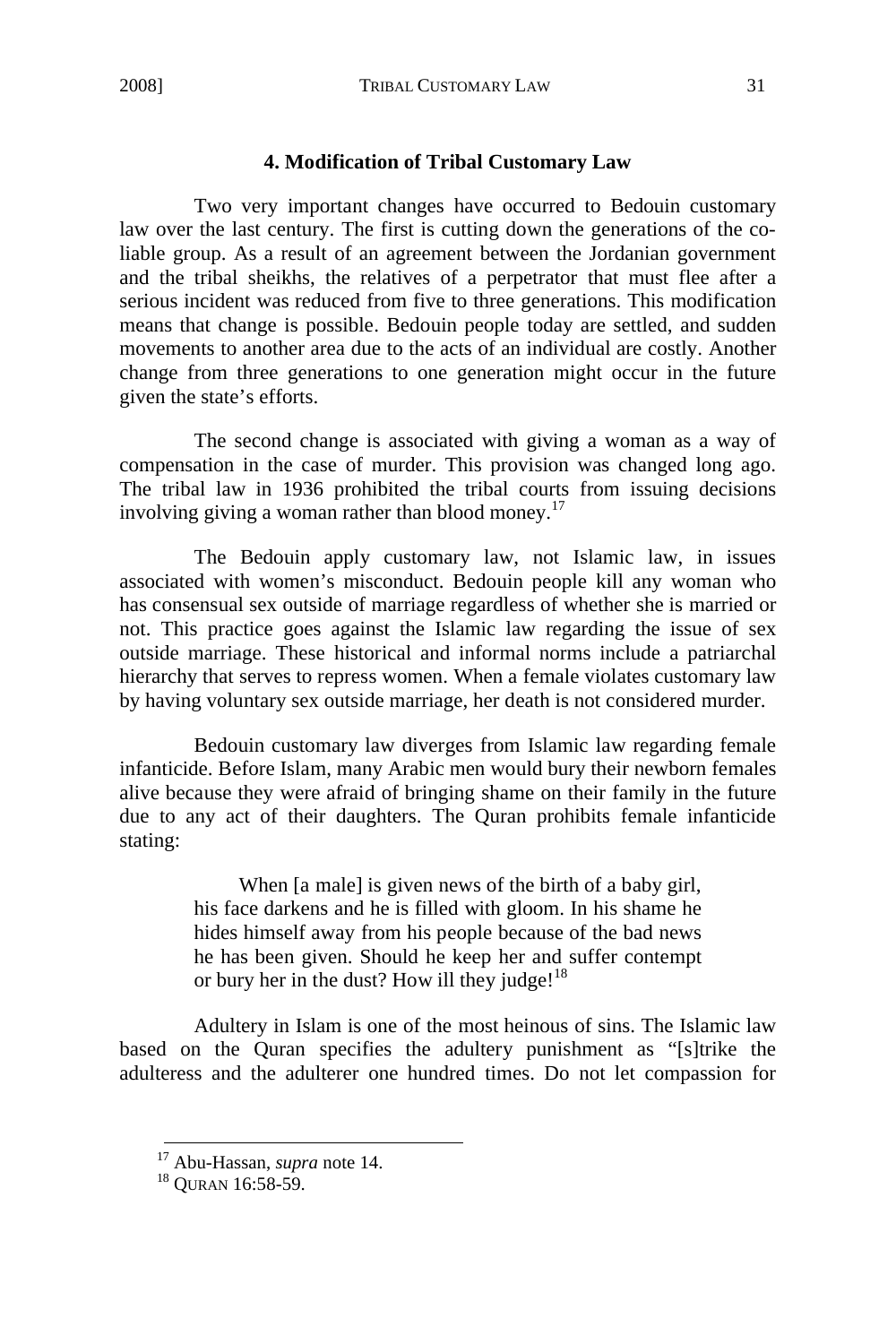them keep you from carrying out God's law—if you believe in God and the Last Day—and ensure that a group of believers witnesses the punishment."<sup>19</sup>

In Islam, all sexual intercourse outside of the marital bond is sinful. Unmarried people who have sex should be flogged but not killed. In certain countries, such as Afghanistan, rape victims are jailed under the criminal code because of the belief that all sex outside marriage is illegal and must be punished.

In Jordan, the codes of civil law regarding honor killing reflect Bedouin tribal customs. There are three laws in Jordan's Penal Code under which perpetrators of honor crimes receive reduced sentences. Law 340a is titled "Excuse for Murder."20 It states that "a person who surprises his wife or any of his [mother, sisters, daughters, or nieces] while having sex with another person and he kills them or wounds them or harms them both or one of them, he benefits from this legitimizing excuse."<sup>21</sup> Law 340b "reduces the sentence of a person who murders, wounds, or harms . . . if he were to surprise his wife, or one of his [consanguine relatives] . . . with a man in an illegal situation [in bed]. $"^{22}$ 

#### **IV. FUTURE CHALLENGES**

In 2000, in the village of Safawi, Jordan, a 33 year-old man, married to two wives, called the local school posing as the father of a 16 year-old girl student. He asked that the school release the student early to attend to some duties at home. The school released her, and the man picked her up and took her into the desert for a few hours. Unfortunately for the couple, someone from the school saw this and reported it to the girl's father and to the police. When the couple returned, the police stopped the truck, removed the girl, and took her to the hospital to see if she and the man had had sex. Fortunately, she was still a virgin. She was taken to a faraway village for her own protection, and the man and his relatives fled the village. A truce was secured, and, after time, all of the parties agreed to a Ja'ha. The girl's father, who was still quite upset, had a heart attack, and the matter had to be postponed. At the Ja'ha, the girls relatives asked for 30,000 Jordanian Dinar, that the married man's car be burned in the village square, and that the man's right arm be severed. The Ja'ha met several times over many months, and eventually the matter was settled with the payment of a lesser sum.

 $19$  *Id.* at 24:2.

 $^{20}$ AMIRA EL-AZHARY SONBOL, WOMEN OF JORDAN: ISLAM, LABOR,  $\&$  THE LAW 193 (Syracuse University Press 2003). <sup>21</sup> *Id*. 22 *Id.*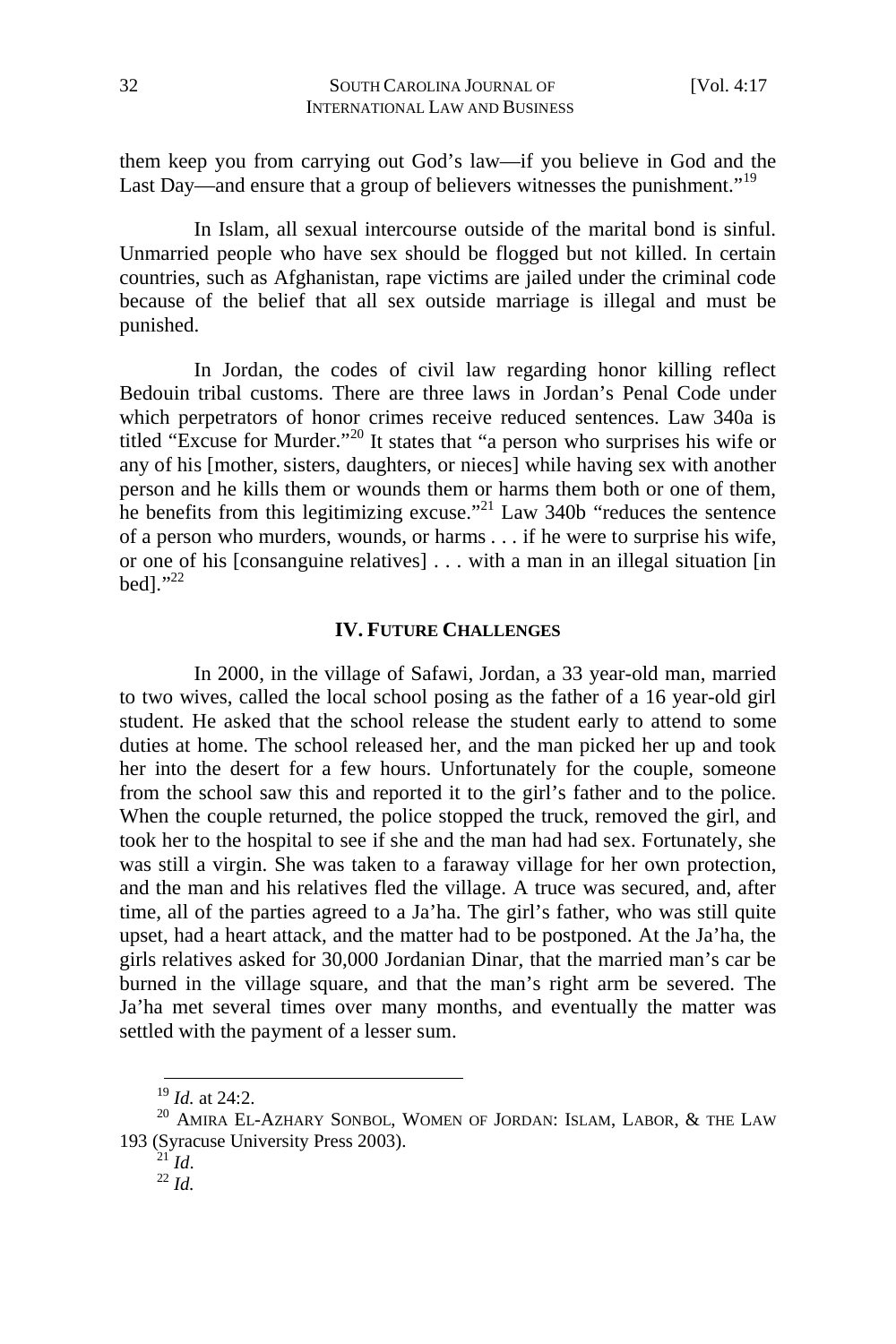2008] TRIBAL CUSTOMARY LAW 33

In 2008, a similar situation occurred in another village. The girl's family demanded that the vehicle be burned, that their house be covered with a white cloth, and that a white camel be slaughtered before their house. They also requested a Ja'ha. The father of the boy refused everything except the Ja'ha, saying that they were children who had made a mistake yet done no real harm. At the Ja'ha, the father of the boy apologized for his behavior and assured the family that their daughter was "clean" and that the family should have no shame. The boy agreed never to go into the girl's neighborhood. The girl's family accepted the apology and the matter ended. The girl, however, is unlikely to be able to marry any of the boys in the village. She will surely have to marry into a family in a distant village.

These two similar stories illustrate the rapid change in attitude that has occurred in the last few years among the Bedouin. Most Bedouin now either have cell phones or have access to phones, and the lines of communication between boys and girls are open. Camels have been replaced by cars and pickup trucks, and most Bedouin boys have access to these vehicles. Meetings between boys and girls occur much more frequently, and, while the adults do not sanction this, they are aware of the changes swirling around them.

Change is everywhere. Young girls never wear traditional dress. Middle-aged women may wear a modern long coat, or *jillbob,* over their western clothes. Most women under forty wear western clothes with the traditional headscarf. Fewer men wear the traditional white flowing robes, and more dress in western clothing. Men wear modern hair styles, and some have even shaved their mustaches or their heads. Even names have changed. Older men have fierce names like "He who kills to the right and left with his sword," while the young generation has softer names like Mwafaq, which means good luck. Most villages have an Internet center, and this year the Jordanian government has issued each family a computer for about \$8 per month. The traditional Bedouin tents have given way to concrete houses, and most of these houses have a television. Programs from all over the world are beamed down by satellite. Young men seeking a mate look for an educated woman who can work as two income families become the norm. Education has planted the seeds of change. Globalization has germinated those seeds.

Girls over the age of eighteen can legally marry anyone that they choose, even without their father's permission. A few women have chosen to exercise this option, and there is nothing legally that the family can do about it.

The government figures for unemployment are at about fourteen percent. It is estimated that the true figure is closer to thirty percent. Jordan has